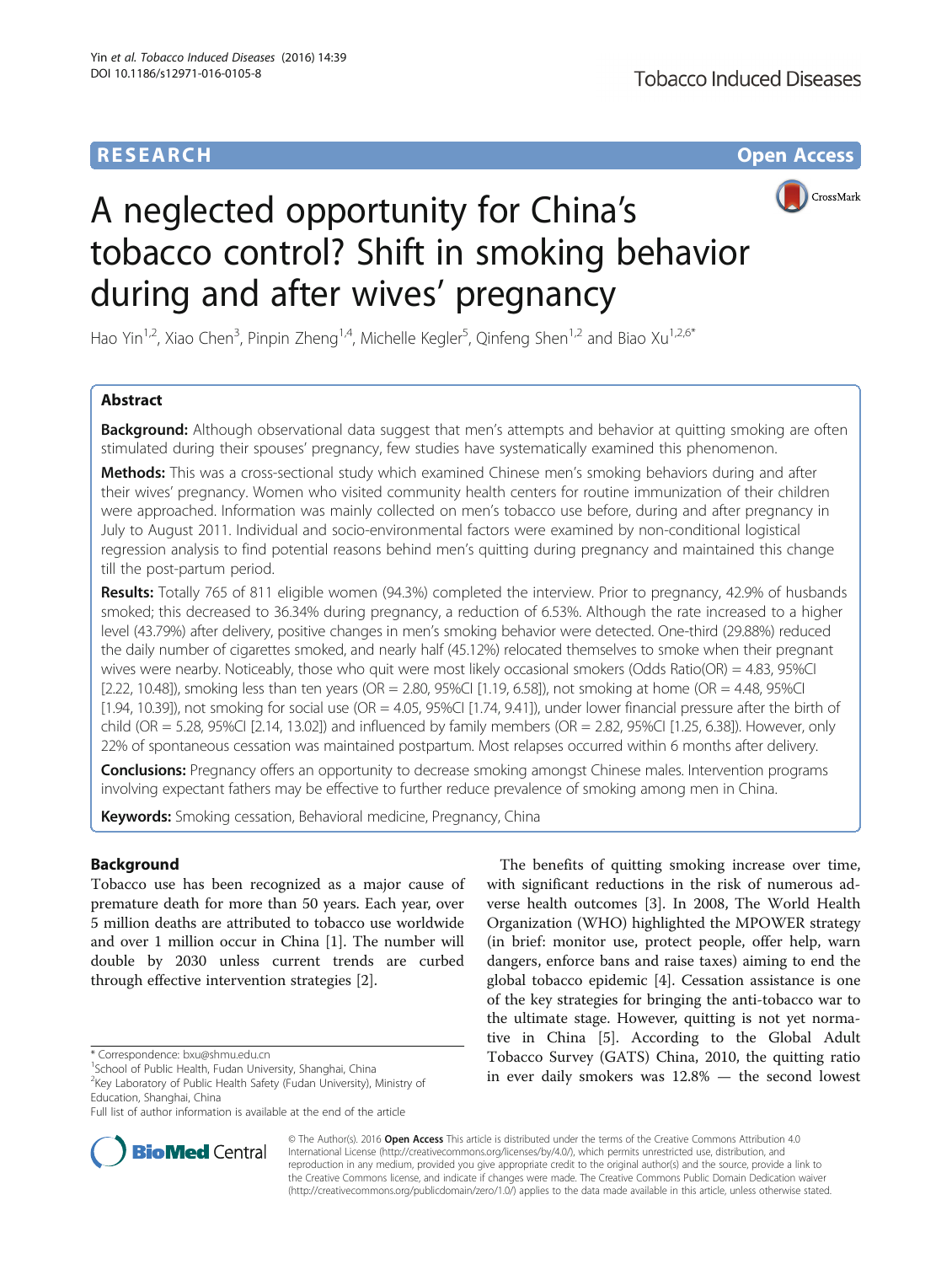amongst all GATS countries [\[6](#page-6-0)]. In 2010, China's ever smokers had a 33.1% relapse rate, similar to that in 2002 and 1996. Three out of four smokers (75.6%) had no plan to quit smoking and the main reason for thinking about quitting smoking was concern for personal health (55.0%) [\[7](#page-6-0)]. These findings suggest that, in the past decade, little improvement has been realized since the majority of smokers would not quit until they were faced with a health problem. Thus, there is an urgent need for better outcomes in China's tobacco control.

Experts suggest that pregnancy offers a teachable moment in which male partners may be particularly receptive to cessation messages [\[8\]](#page-6-0). A moderate decrease (3–5%) in smoking prevalence amongst male smokers during their partners' pregnancy was reported in Norway [\[9](#page-6-0)]. Several studies conducted in Asia-Pacific regions also found a significant decrease [\[5](#page-6-0)]. However, similar decreases were not observed in other European countries and the North American region, indicating the potential influence of cultural differences which calls for further investigation [[10](#page-6-0), [11\]](#page-6-0).

Spontaneous quitting has been observed in young men during their wives' pregnancy in the United States [[12](#page-6-0)]. Several studies have acknowledged that pregnancy can motivate smoking husbands to quit [[13](#page-6-0)–[15\]](#page-6-0). A systematic review showed that, regardless of the various quitting ratios across studies, men's attempts at quitting smoking were often stimulated during their spouses' pregnancy [[16](#page-6-0)]. In addition to cessation, improvements have been observed in fathers' smoking patterns. Many smoked outside the room to avoid exposing the mother and the infant to second-hand smoke. Pregnancy and delivery also offered an opportunity for men to strengthen social responsibility for their family's health status. Each year, China witnesses more than 16 million newborns [[17](#page-6-0)] suggesting that the benefits could be considerable if practical action was taken to encourage expectant fathers to quit smoking during this critical period.

Nonetheless, very limited information is available in China on this topic. One study in Guangzhou documented that some husbands did spontaneously quit smoking when their wives were pregnant [[18](#page-6-0)]. Yet in this research, quitting was defined as not smoking in the past 7 days, which excluded possibility of relapse. Our previous study on exposures to Environment Tobacco Smoke (ETS) in China's new mothers revealed that 10.7% of smoking husbands reported quitting smoking during their wives' pregnancy [[19](#page-6-0)]. These findings were comparable to some intervention effects, but no further information was collected to study the reasons behind the cessation success. Neither were data collected to assess whether cessation was sustained after delivery. Thus, the objective of the current study was to understand the extent to which men quit smoking during and after their wife's pregnancy; to determine the associated factors; and to assess whether cessation was sustained after delivery in terms of cumulative prevalence of relapse.

### Method

## Participants

Five community health centers in two districts of Shanghai were purposively selected to represent both urban and suburban populations. During July to August 2011, all mothers with children aged 3–18 months who came to the community health center for childhood vaccinations under the national immunization program were asked by the doctor or nurse on site to participate in this study. It was assumed that 38% of the male smokers might quit smoking or reduce tobacco consumption, and the no response rate of the participating women was 10%, thus, the sample size was estimated as  $718$  (652 + 66). According to the annual report of Shanghai Municipal Center for Disease Prevention and Control, the national immunization program had a nearly full coverage (100%) in Shanghai suggesting good representativeness [[20\]](#page-6-0). Women who had been living with a husband/partner in Shanghai for at least one year before the last pregnancy, and also living together during pregnancy and at least three months after were eligible for participation regardless of having a valid Shanghai residence identity.

#### Procedure and survey content

Eligible mothers were asked to complete a self-administrated anonymous questionnaire after their child's vaccinations were completed. Trained medical students were on site for assistance. The questionnaire included not only questions regarding socio-demographics; women's own smoking status and that of their husbands and extended family members; ETS exposure at home; requests made to husband/partner to stop smoking in their presence; knowledge and attitude about smoking and second hand smoke; but also men's tobacco smoking and quitting during pregnancy; counselling receiving. Counselling refers to education on harms of tobacco towards the pregnant women and husbands which was but not limited to counselling from doctors, midwives and other health professionals.

For those with a husband who smoked, additional information regarding the husband's quitting behavior during and after the pregnancy was collected. This information included, but was not limited to alterations in numbers and locations of smoking, and factors the mother believed were related to these alterations. Additionally, Women who reported that their husband quit smoking during their pregnancy were asked to report whether a relapse had happened after delivery and the duration between delivery and relapse. In the context of Chinese culture, men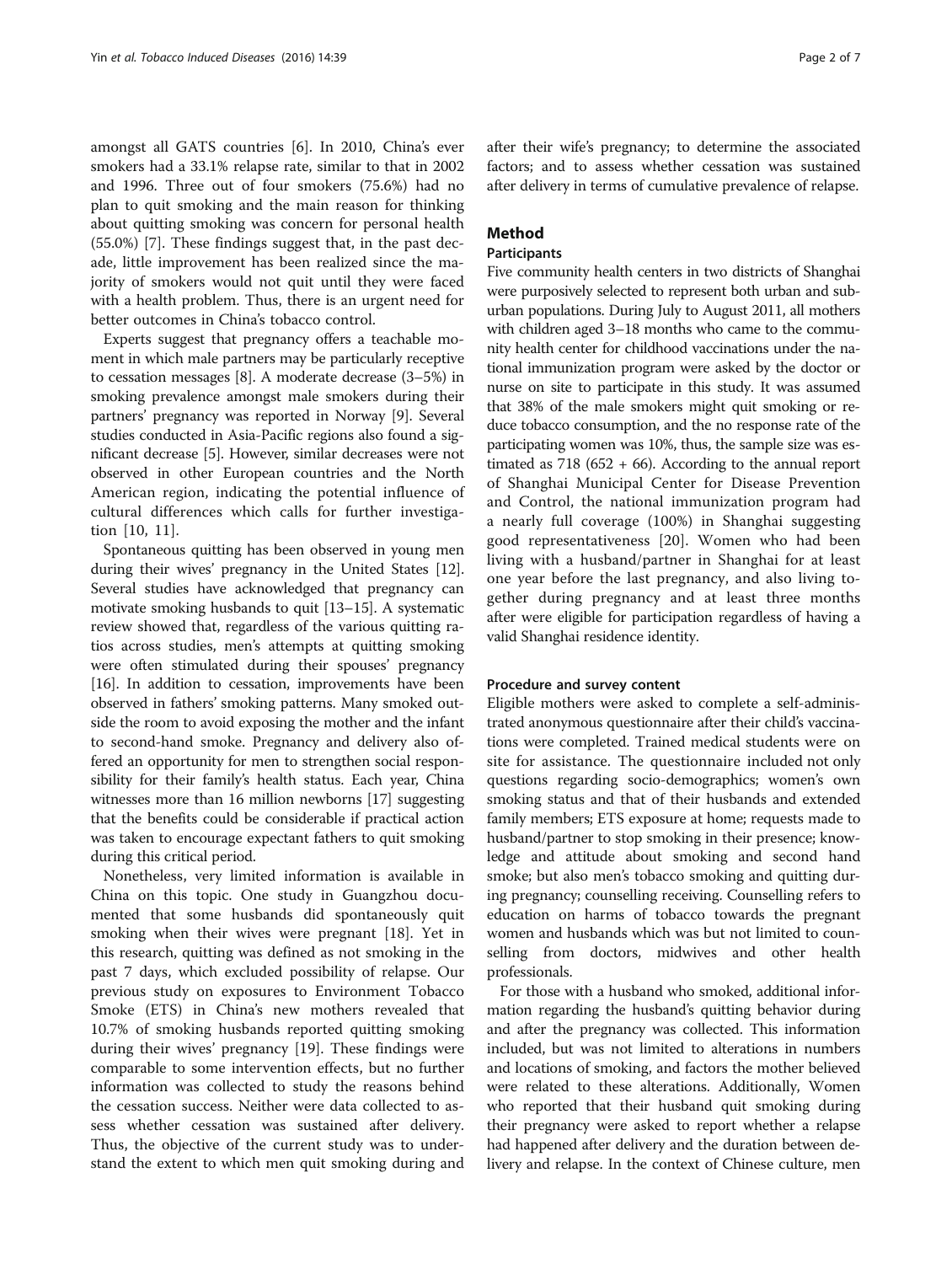living with their female partners in this study were called "husband" regardless of marital status.

We hypothesized that both individual and socioenvironmental factors could contribute to expectant fathers' quitting smoking during pregnancy. Therefore, we listed individual reasons such as age, education, income and current or ever smoker; and socio-environmental reasons such as influences from family members, working environment, social context and living pressure.

#### Definition of measures

Ever smokers were persons who smoked at least 100 cigarettes in their lifetime. Current smokers were ever smokers who were smoking at the time of the survey. Smoking status was classified as daily smokers or occasional smokers. Daily smokers were further classified as light, moderate or heavy smokers for less than 10, 10–20 and more than 20 cigarettes smoked per day respectively, in accordance with the definition used in GATS China 2010 and 2002 National Surveys [[6](#page-6-0), [21\]](#page-6-0). Occasional smokers were defined as persons who were currently smoking some days during a week. Quitting smoking was defined as smokers who had not smoked for at least three months.

Environmental factors were assessed with the following items: "My husband quit smoking because he cannot stand the price of cigarettes", "My husband quit smoking because we discourage his smoking including persuading him not to smoke, setting non-smoking rules at home or asking him to smoke in other places away from me"; "My husband cannot quit smoking because he needs to use cigarettes as a means for social interactions", "My husband cannot quit smoking because he needs to use cigarettes as a relief for the enhanced financial pressure of being a father" (since the newborn would force him to be financially supportive to the family as a man in the context of China). The five available responses were "do not agree, slightly agree, somewhat agree, mostly agree, completely agree". We dichotomized these responses into do not agree, slightly agree, somewhat agree in one group, and mostly agree, completely agree in the other group.

#### Statistical analyses

Descriptive statistics were used to describe participants' demographic characteristics, knowledge and beliefs about smoking, their partners' smoking prevalence before, during and after pregnancy, and the percentage that had quit smoking. Chi-square tests were used for univariate comparisons and non-conditional logistical regression analysis was applied to identify demographic and socio-economic factors associated with quitting and relapse. Crude and adjusted odds ratios (OR) were calculated with 95% confidence interval (95%CI). All the statistical

analyses were performed with SPSS Version 19.0 (SPSS, Chicago, IL, USA).

#### Results

All 832 post-natal mothers who attended the clinic for child vaccination were approached during the study period. Twenty-one of the total 832 women did not meet the eligibility criteria (two were under the age of 18 and nineteen had resided in Shanghai for less than one year). Forty-six females refused to participate for reasons including insufficient time available, concerns about information disclosure and lack of interest. Consequently, 765 women completed the questionnaire, with a response rate of 94.3%.

The average age of the women surveyed was 28.6 (SD = 3.1) years. Over half (56.4%) had a college degree. Compared with nonsmoking husbands, husbands who smoked were less likely to have an education beyond high school ( $P < 0.0001$ ) or to hold a valid Shanghai residence  $(P < 0.0001)$ , and more likely to have monthly income less than 5000 CNY ( $P < 0.0001$ , equivalent of 750 USD). No statistically significant differences were observed between male smokers and nonsmokers regarding age, study site or frequency of receiving counseling on quitting smoking during wives' pregnancy (Table [1](#page-3-0)).

Three hundred and sixty-two of the 765 respondents (47.32%) reported their husbands as current or ever smokers. The prevalence of husband smoking in one year before, during and at least three months after their wives' pregnancy were 42.87% (328/765), 36.34%  $(n = 278/765)$  and 43.79%  $(n = 335/765)$  respectively. Of the male smokers the average number of cigarettes smoked per day at these three stages was 9.16, 7.22 and 8.48 respectively. During their wives' pregnancy, a large proportion of the 328 smoking husbands altered their smoking behaviors: 15.24% (50/328) quit smoking, 29.88% (98/328) reduced the daily number of cigarettes smoked, and 45.12% (148/328) relocated to smoke when their wives were nearby. In contrast, only 8.54% (28/328) of the smoking husbands made no behavior change, whereas 1.22% (4/328) increased the number of cigarettes smoked. According to the age of infants, husbands were classified into three group: 3–6 months, 6–12months and 12–18months. Despite initial changes, however, smoking relapse happened at 75% (12/16), 50% (7/14) and 85% (17/20) of the husbands respectively. The average proportion of quitting was 78% and most of the relapses occurred in the first six months after delivery (Table [2](#page-3-0)).

To those whose husband were smokers, 70% of the women reported that they had received counseling and/or information during pregnancy from doctors, co-workers, mass media and Internet but no significant association was found with the husbands' quitting  $(P = 0.24)$ . The top three reasons that women believe in hindering husband to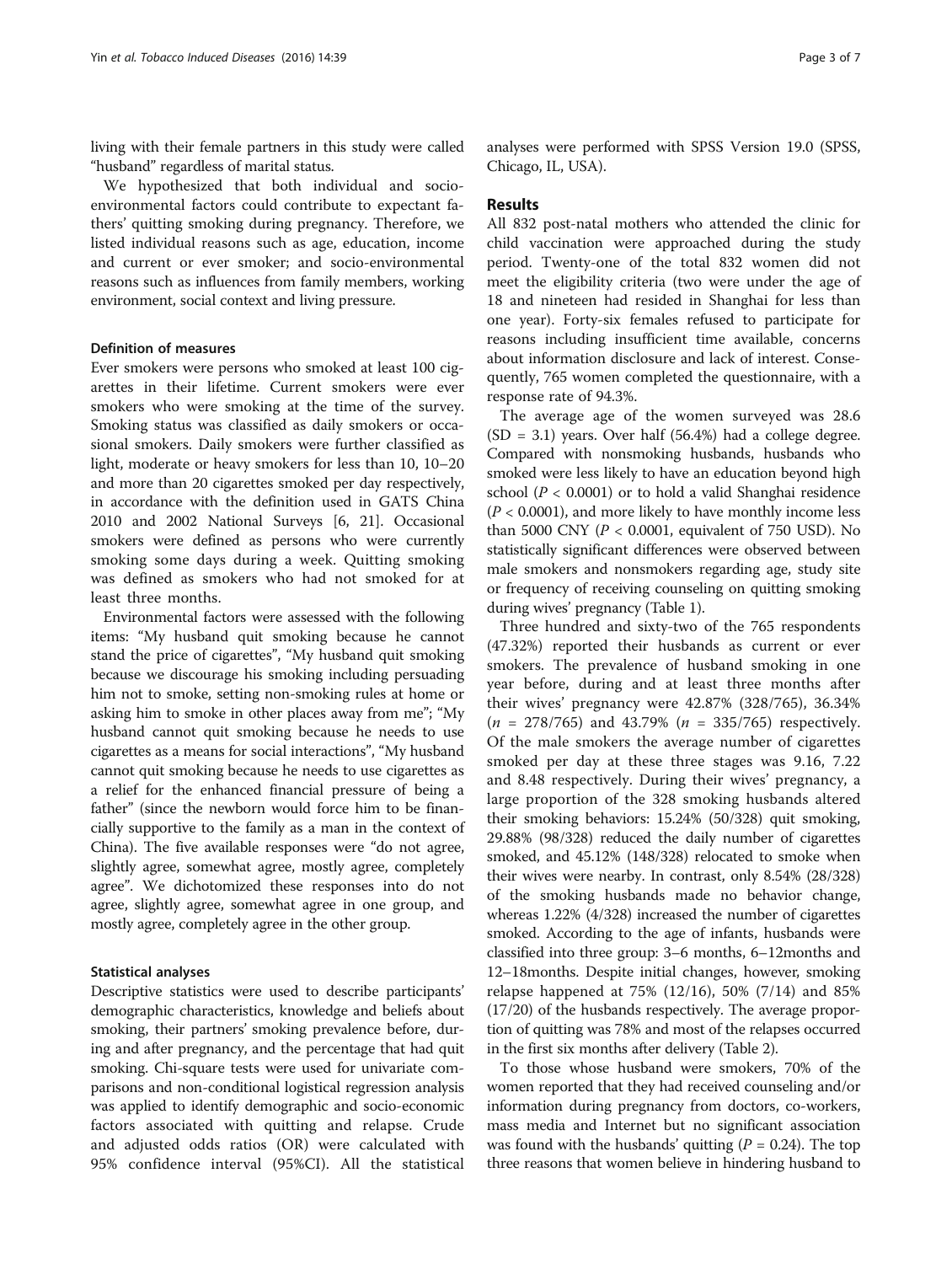| Characteristics                        | Nonsmokers ( $n = 403$ ) |      |     | Smokers ( $n = 362$ ) |          |
|----------------------------------------|--------------------------|------|-----|-----------------------|----------|
|                                        | No.                      | $\%$ | No. | $\%$                  |          |
| Age (years)                            |                          |      |     |                       |          |
| < 30                                   | 111                      | 27.5 | 104 | 28.7                  | 0.326    |
| $30 - 35$                              | 230                      | 57.1 | 199 | 54.9                  |          |
| $35+$                                  | 62                       | 15.4 | 59  | 16.2                  |          |
| Education                              |                          |      |     |                       |          |
| Secondary School or Less               | 55                       | 13.6 | 95  | 26.2                  | < 0.0001 |
| High School Graduate                   | 65                       | 16.1 | 101 | 27.9                  |          |
| College Graduate                       | 160                      | 39.7 | 112 | 30.9                  |          |
| Above college                          | 123                      | 30.5 | 54  | 14.9                  |          |
| Residence                              |                          |      |     |                       |          |
| Shanghai                               | 207                      | 51.4 | 134 | 37.0                  | < 0.0001 |
| Non-Shanghai                           | 196                      | 48.6 | 228 | 63.0                  |          |
| Study site                             |                          |      |     |                       |          |
| District 1                             | 171                      | 42.4 | 176 | 48.6                  | 0.086    |
| District 2                             | 232                      | 57.6 | 186 | 51.4                  |          |
| Household income/M (CNY) <sup>ab</sup> |                          |      |     |                       |          |
| < 5000                                 | 105                      | 26.6 | 140 | 39.5                  | < 0.0001 |
| 5000-10000                             | 119                      | 30.1 | 121 | 34.2                  |          |
| $10000+$                               | 171                      | 43.3 | 93  | 26.3                  |          |
| Counseling received during pregnancy   |                          |      |     |                       |          |
| Yes                                    | 286                      | 71.0 | 249 | 68.8                  | 0.511    |
| No                                     | 117                      | 29.0 | 113 | 31.2                  |          |

<span id="page-3-0"></span>Table 1 Characteristics of men's smoking status reported by their wives

<sup>a</sup> Household income per month, 1 USD = 6.2 CNY

<sup>b</sup>Missing value = 16

quit smoking were tobacco addiction (52%), not knowing how to quit (50%) and social context (46%). Another 48% agreed that smoking causes addiction and therefore medical assistance is necessary.

Multivariate analysis was conducted to understand the association between individual and environmental factors and quitting smoking (Table [3\)](#page-4-0). After adjusting for

Table 2 The proportion of smoking relapse in men by the age of child (Months)

| Time after the birth of infant (months) Proportion of relapse by the age | of child |                |           |  |
|--------------------------------------------------------------------------|----------|----------------|-----------|--|
|                                                                          | $3 - 6$  | $6 - 12$       | $12 - 18$ |  |
| $0 - 3$                                                                  | 11       | $\mathfrak{D}$ | 5         |  |
| $3 - 6$                                                                  | 1        | 3              | 11        |  |
| $6 - 12$                                                                 |          | $\mathcal{P}$  | 0         |  |
| $12 - 18$                                                                |          |                |           |  |
| None                                                                     | 4        | 7              | 3         |  |
| Total                                                                    | 16       | 14             | 20        |  |
| Relapse Rate                                                             | 75%      | 50%            | 85%       |  |

potential confounders, those who quit smoking during their wives' pregnancy were more likely those who were occasional smokers (OR = 4.83, 95%CI [2.22, 10.48]), who had smoked less than ten years (OR = 2.80, 95%CI [1.19, 6.58]), who did not smoke at home  $(OR = 4.48,$ 95%CI [1.94, 10.39]), did not use cigarettes as a social tool (OR = 4.05, 95%CI [1.74, 9.41]), who did not report an enhanced financial pressure of being a father (OR = 5.28, 95%CI [2.14, 13.02]), and who were influenced by family members (OR = 2.82, 95%CI [1.25, 6.38]).

#### **Discussion**

Pregnancy offers a compelling opportunity for both pregnant women and their partners to quit smoking. Capitalizing on pregnancy as a teachable moment could serve as an effective tool for China to curb the tobacco epidemic and save thousands of lives. Nonetheless, this opportunity has been overlooked at least in part due to limited research and insufficient evidence supporting this approach. It is fortunate that prevalence of female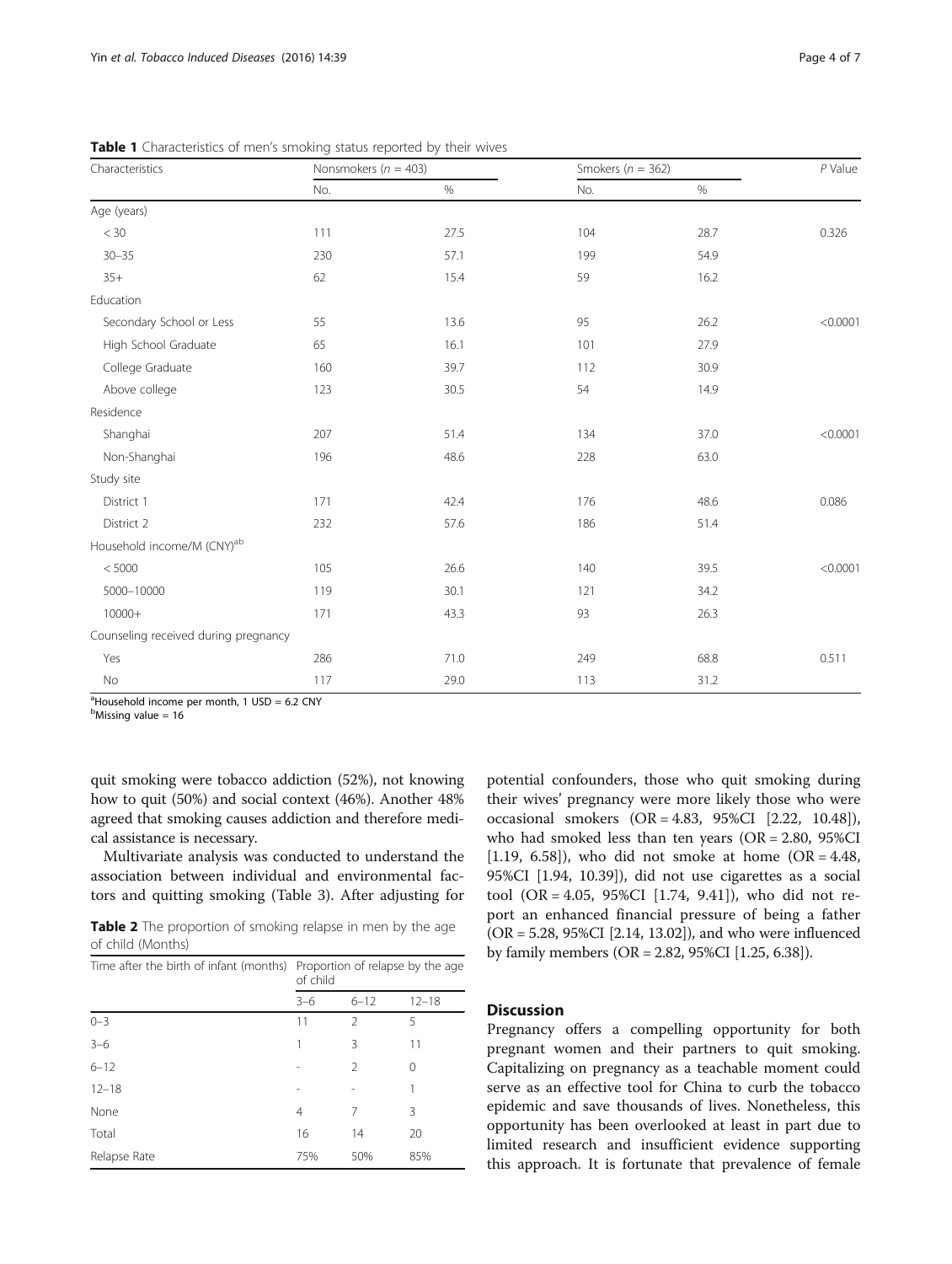| Factors                                     | Quitting smoking |     | Adjusted OR <sup>a</sup> | P-value  |
|---------------------------------------------|------------------|-----|--------------------------|----------|
|                                             | Yes              | No  | (95%CI)                  |          |
| Age (years)                                 |                  |     |                          |          |
| $<$ 30                                      | 13               | 82  | 1.00                     | 0.653    |
| $30 - 35$                                   | 29               | 148 | 1.07 (0.44,2.58)         |          |
| $35+$                                       | 8                | 48  | 1.70 (0.51,5.63)         |          |
| Education                                   |                  |     |                          |          |
| <= Secondary School                         | 6                | 80  | 1.00                     | 0.451    |
| High School                                 | 19               | 70  | 1.05 (0.23,4.76)         |          |
| College                                     | 17               | 87  | 1.94 (0.54,6.96)         |          |
| Above College                               | 8                | 41  | 0.86 (0.27,2.71)         |          |
| Income (CNY)                                |                  |     |                          |          |
| < 5000                                      | 20               | 109 | 1.00                     | 0.151    |
| 5000-10000                                  | 12               | 97  | 0.40(0.14, 1.13)         |          |
| $10000+$                                    | 18               | 72  | 0.74(0.27, 2.55)         |          |
| Residence                                   |                  |     |                          |          |
| Non-Shanghai                                | 29               | 176 | 1.00                     | 0.033    |
| Shanghai                                    | 21               | 102 | 2.76 (1.08,7.04)         |          |
| Study site                                  |                  |     |                          |          |
| District 1                                  | 30               | 130 | 1.00                     | 0.039    |
| District 2                                  | 20               | 148 | 2.24 (1.04,4.85)         |          |
| Smoking status before pregnancy             |                  |     |                          |          |
| Daily smoker                                | 15               | 220 | 1.00                     | < 0.0001 |
| Occasional smoker                           | 35               | 58  | 4.83 (2.22,10.48)        |          |
| Smoking years                               |                  |     |                          |          |
| $\geq 10$                                   | 14               | 154 | 1.00                     | 0.018    |
| < 10                                        | 36               | 124 | 2.80 (1.19, 6.58)        |          |
| Smoking at home                             |                  |     |                          |          |
| Yes                                         | 15               | 174 | 1.00                     | < 0.0001 |
| No                                          | 35               | 104 | 4.48 (1.94,10.39)        |          |
| Wife received education on harms of tobacco |                  |     |                          |          |
| No                                          | 13               | 90  | 1.00                     | 0.238    |
| Yes                                         | 37               | 188 | 1.68 (0.71,4.01)         |          |
| Social use                                  |                  |     |                          |          |
| Yes                                         | 17               | 152 | 1.00                     | 0.001    |
| No.                                         | 33               | 126 | 4.05 (1.74,9.41)         |          |
| Under financial pressure                    |                  |     |                          |          |
| High                                        | 21               | 83  | 1.00                     | < 0.0001 |
| Low                                         | 29               | 195 | 5.28 (2.14,13.02)        |          |
| Perception of cigarette price               |                  |     |                          |          |
| Expensive                                   | 37               | 202 | 1.00                     | 0.245    |
| Not expensive                               | 13               | 76  | 1.70 (0.70,4.01)         |          |

<span id="page-4-0"></span>Table 3 Multivariate analysis for factors associated with spouses quitting during their wives pregnancy, China (n=328)

| Table 3 Multivariate analysis for factors associated with spouses |  |
|-------------------------------------------------------------------|--|
| quitting during their wives pregnancy, China $(n=328)$            |  |
| (Continued)                                                       |  |

| Influenced by family members <sup>b</sup> |    |     |                  |       |
|-------------------------------------------|----|-----|------------------|-------|
| No                                        | 18 | 154 | 1 00             | 0.013 |
| Yes                                       | 3) | 124 | 2.82 (1.25,6.38) |       |

<sup>a</sup>Adjusted for age, education, income, residence and study site <sup>b</sup>This includes persuading husband not to smoke, setting rules at home or asking husbands to smoke in a designated area

smoking is rather low in China (2.4%), in comparison to the great prevalence in the male population (52.9%) [[6\]](#page-6-0).

This study mainly focused on partner/husband smoking. It provided descriptive information about married male smokers' tobacco use before, during and after their wives' pregnancy. We found the proportion of smoking husbands that smoked post-pregnancy was high (43.79%), in comparison to other low-and-middle-income countries [[22](#page-6-0)], and that smoking husbands were more likely to be middle aged, less educated and at a lower social-economic status.

Spontaneous quitting, often recognized as the Cold Turkey method, is viewed as the least effective method with a success rate of only 4–7% [[23\]](#page-6-0). However, results in this study indicate that even without cessation support (that is medication, behavior intervention and cessation counseling), pregnancy substantially increased (15.24%) husbands' smoking cessation rate. At the same time, many of the husbands decided to cut down the number of cigarettes smoked per day (29.88%) or change their smoking location (45.12%), whereas less than one out of ten sustained smoking at the same amount (8.54%) or raised the number of cigarettes smoked (1.22%). According to a report from a randomized control trial, men's cessation rate at the  $6<sup>th</sup>$  month of pregnancy reached up to 16.5%, compared to 9.3% in a control group without any planned interventions [\[24](#page-6-0)]. This suggests the benefit of interventions that target male smokers during their wives' pregnancy is considerable, especially on the basis of China's enormous smoking population. In addition, more than two thirds of the female respondents in this study reported that they had received counseling and/or information during pregnancy from doctors, co-workers, mass media and Internet that suggested the creation of a smoke-free family at pregnancy. With convincing messages and evidence-based approaches from credible sources, pregnant women can be empowered and contribute collectively to improve husbands' smoking behavior.

It is notable that a large proportion of male smokers choose to change their smoking location (45.12%), whereas they were unwilling to quit smoking or cut down cigarettes smoked. Second hand smoking during pregnancy is a risk factor for both the mother and the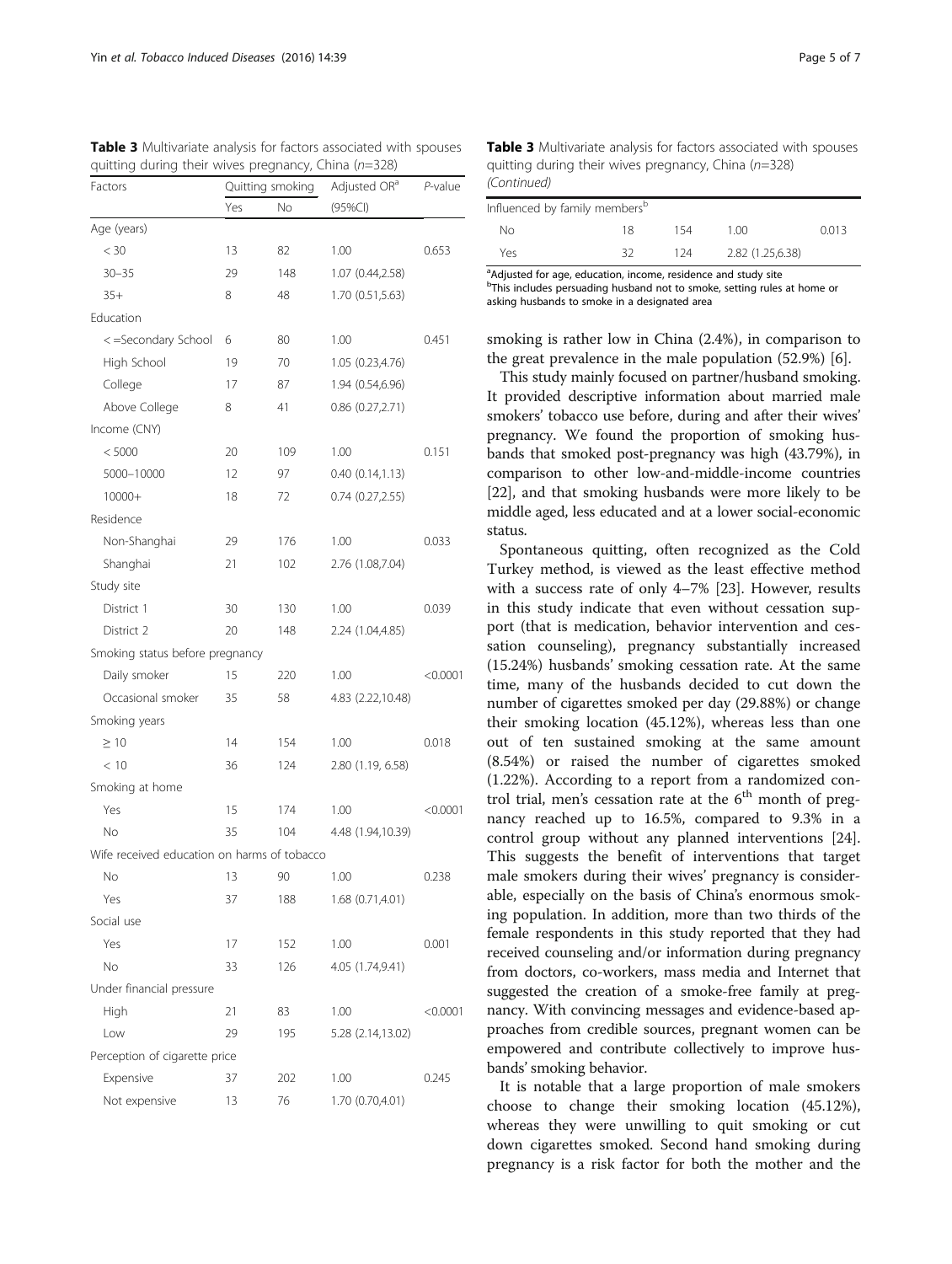embryo. Abundant evidence indicated the correlation between nicotine exposure and multiple adverse outcomes as preterm delivery and stillbirth [\[25](#page-6-0), [26\]](#page-6-0). Previous research has found that the main source of ETS exposure to women is their smoking husbands and other family members; and smoking males, especially fathers were encouraged to take precautions when a pregnant woman was nearby [\[19\]](#page-6-0). This slight movement of smoking outdoors rather than inside would largely reduce ETS exposure not only for the pregnant mother but also for the unborn infant [[27\]](#page-6-0). Simultaneously, male smokers were encouraged to reconsider their tobacco use, concerning the health of their family members. Therefore, pregnancy offers a golden opportunity for effective interventions launched on maternal exposure to second hand smoking at pregnancy.

Perinatal abstinence from smoking is associated with both individual and environmental factors [\[28](#page-6-0)–[30\]](#page-6-0). Our study found that individual factors like occasional smokers, and not smoking at home increased quit rates. Environmental factors like non-social use, low financial pressure from having a new baby and presence of family intervention were also significantly associated with men's quitting. Policies like mass media campaigns and bans on smoking in public places have also influenced the climate of social smoking. On the other hand, over two third of women received education on the harms of tobacco during pregnancy, but no significant association was found in our study regarding husbands' quitting. As far as our understanding goes, such education does not provide direct intervention to smoking husbands, rather, a reminder of harms of smoking to pregnant women with no follow up instructions or supports. Meanwhile, most wives in this study were not sure if their husbands had received any kind of quitting assistance from practitioners or any other medical professional. In fact, although evidence-based interventions have already been proved to be effective, the methods themselves haven't reached the majority of China's population. Most significantly, wives usually don't recognize nicotine addiction as a latent obstacle against their husbands' quitting. Only 48% of women agreed with the notion that smoking causes addiction and requires medical assistance to help smokers to quit.

The main limitation of this study was the reliability of the wives' reporting on behalf of their husbands. Additionally, the convenience sampling might have influenced the representativeness of the study population, and the cross-sectional design could have incurred potential recall bias, to some extent, as women were asked to recall their partners' smoking habit at pregnancy. It is also very likely that women did not remember the exact number of cigarettes their husbands smoked per day before, during and after their pregnancy. Therefore we asked

them to answer the approximate numbers such as 5, 10, 15 or 20. It is also possible that women were not sure how much their husband smoked at work or outside the home. However, a previous study conducted in China found that wives were able to correctly report their husbands' smoking behavior [\[31\]](#page-6-0). Additionally, inclusion criteria only covered those women who lived with their husbands during pregnancy, one year before and at least three months after, thus increasing the likelihood that respondents could answer the full set of smoking questions.

Last but not least, four out of five quitters relapsed after the delivery. This indicates that smoking cessation at pregnancy might not be sustainable in the long run. However, this study is limited regarding the details. No information was collected on why spontaneous quitting at pregnancy was not enough to both radically and "permanently" change husbands' smoking behavior, since only smokers abstinence of smoking for two years could be regarded as successful quitters [\[32\]](#page-6-0). One possibility was that pregnancy, which lasts for about ten months, does not provide a sufficient amount of time for husband to reconstruct their smoking behavior. This study's findings suggested that professional supports for expectant fathers who have already initiated quitting smoking are urgently needed to stimulate and maintain the quitting progress.

## Conclusion

Pregnancy is a neglected opportunity for Chinese men to quit smoking. A 15.24% quitting rate was observed in expectant fathers in this study, along with another 75% changing their smoking behavior in some way. However, cessation was followed by a 78% cumulative relapse after delivery. Tobacco control interventions during pregnancy should be tailored to meet the needs of both the husband and the wife. They should be individualized respectively for light and heavy smokers. Professional and societal supports should be offered to the new parents to sustain quitting. A tobacco-free environment could make remarkable impacts on men's quitting smoking during their wives' pregnancy.

#### Acknowledgements

Not applicable.

#### Funding

This work was supported by a Distinguished Professorship Award to the corresponding author granted by the China Medical Board [grant numbers G16916403] which supported design of the study, analysis and interpretation of data. And also Fudan University's Undergraduate Research Opportunities Program from 2011 to 2012 [grant numbers (2012) S231] which supported data collection including transportation of investigators (university students) and questionnaire printing.

#### Availability of data and materials

Data can be shared upon research questions. Please contact the corresponding author at bxu@shmu.edu.cn.